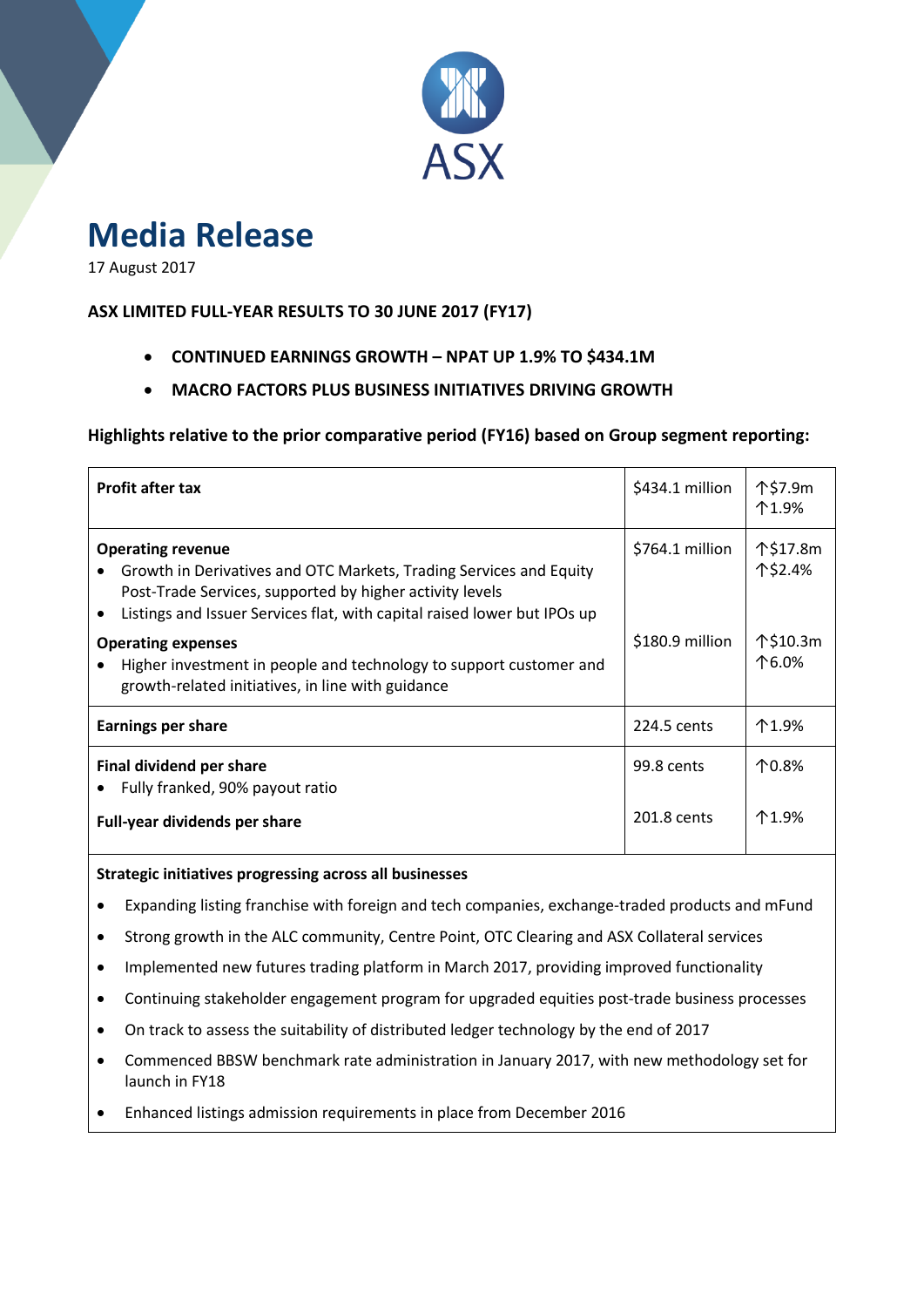

**Mr Dominic Stevens, ASX Managing Director and CEO, said**: "ASX has built on its strong first half results with a solid performance forthe full 2017 financial year. Activity and revenue levels were higher across most major areas of the business, and our strategic initiatives – both new and existing – progressed well over the period. A combination of macro-economic drivers and ASX's own investments provide the company with growth opportunities for the future.

"Total Group revenue grew by 2.4% to \$764.1 million, an increase of \$17.8 million, and profit after tax rose 1.9% or \$7.9 million to \$434.1 million - the fifth consecutive year of profit growth. The result was underpinned by growth in cash market and derivatives trading activity, due in part to ongoing global uncertainty and pockets of volatility. The daily average cash on-market value was \$4.3 billion and the daily average number of futures contracts traded was more than 556,300. Revenue from listings was flat year-on-year. Despite the total amount of capital raised being lower, down 28.8%, there were significantly more new listings in FY17, rising from 124 to 152, the most in six years, including many foreign and technology company listings.

"ASX continues to invest in leading infrastructure that positions Australia's financial markets for the future. Expenses rose by 6.0% to \$180.9 million and capital expenditure was \$50.3 million, both in line with market guidance. The spending relates to continued infrastructure upgrades as well ASX initiatives such as the new futures trading platform, development work associated with becoming the BBSW benchmark rate administrator, and progress on distributed ledger technology as a potential solution to replace CHESS. We are on track to assess the suitability of DLT by the end of 2017.

"I have now been CEO of ASX for 12 months. The company's diversified business model and the traction being achieved by initiatives such as Centre Point, the Australian Liquidity Centre and OTC Clearing are providing positive growth momentum. I am also excited by the opportunities emerging from other technology-based initiatives, such as DLT and data analytics. In each case, ASX is seeking to provide efficiencies for customers, greater choice for investors and improve the competitiveness of Australia's financial markets. At the same time, the work we are doing to enhance the resilience and functionality of our systems, and ensure our rules, guidance and operating procedures remain contemporary, are keeping our standards high and strengthening the trust of all ASX stakeholders."

**Please see the accompanying presentation slides for individual business highlights.**

**Complete full-year results materials, including ASX's 2017 Annual Report, will be available on th[e ASX](http://www.asx.com.au/about/asx-market-announcements.htm)  [website.](http://www.asx.com.au/about/asx-market-announcements.htm)**

**A webcast of today's 10.00am (Sydney time) presentation to analysts and media will be available at: <http://www.asx.com.au/fy2017webcast>**

## **Further enquiries**

### **Media**

Matthew Gibbs General Manager, Media and Communications Tel: +61 2 9227 0218 Mobile: 0411 121219 [matthew.gibbs@asx.com.au](mailto:matthew.gibbs@asx.com.au) <http://www.asx.com.au/about/media-releases.htm> **Analysts/Investor Relations** Stephen Hammon General Manager, Finance Tel: +61 2 9227 0260 Mobile: 0488 212755 [stephen.hammon@asx.com.au](mailto:stephen.hammon@asx.com.au) <http://www.asx.com.au/about/investor-relations.htm>